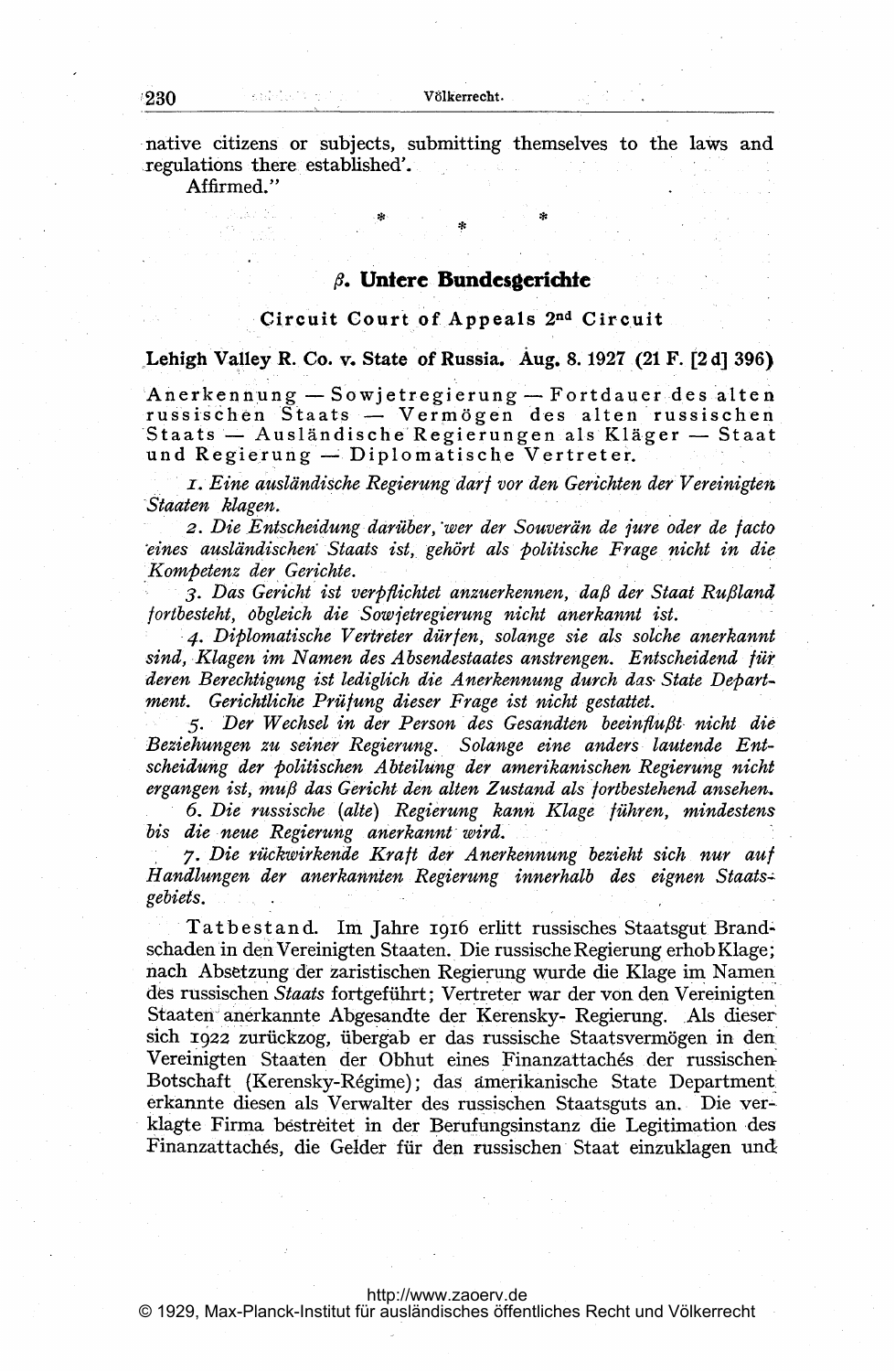macht geltend, daß eine spätere rückwirkende Anerkennung der Sowjetregierung zur Folge haben könnte, daß die Forderung von der Sowjetregierung noch einmal erhoben würde. Das Gericht bejaht die Legitimation des Finanzattachés zur Prozeßführung für den russischen Staat und verneint das Bedenken der Doppelzahlung im <sup>1</sup> Falle einer Anerkennung der Sowjetregierung.

Aus den Griinden: "The defendant in error has recovered a judgment against the plaintiff in error for loss of explosives and ammunition while in transit from the United States to Russia and while in its possession as carrier in its freight yards at Jersey City, N. J. The loss is due to <sup>a</sup> fire and explosion occurring July 30, 1916, and it is admitted that. the fire was incendiary in its origin. The action. by the defendant in error was instituted by the Russian government, and after the deposition of the then government of Russia, pursuant to an,order granted, the action was continued in the name of the state of Russia  $\dots$ . The right of a foreign government to sue is now well recognized  $\dots$ . It is equally a settled rule of 1aw that the foreign relations of our government are committed by the Constitution to the executive and legislative departments of our government, and what is done by such departments is not subject to judicial inquiry or decision  $\dots$ . Who be the sovereign de jure or de facto of a territory is a political question; not judicial  $\ldots$ . The state is a community or assemblage of men and the government the political agency through which it acts in international relations . . . The foreign state is the true or real owner of its property, and the agency the representative of the national sovereignty.

On July 5, 1917, Mr. Boris Bakhemeteff was recognized by our State Department as the. accredited representative of the Russian State Department as the accredited representative of the Russian<br>government — the provisional Russian Government — as successor to the Imperial Russian Government, He continued as such until July 30, 1922. At that date he retired, and the custody of the property of the Russian Government, for which Bakhemeteff was responsible, was recognized by the State Department to vest in Mr. Ughet, the financial attaché of the Russian embassy. The Soviet government, which later secured control of the Russian Government, was never recognized by our State Department, and ever since the diplomatic status with our government was never altered by the termination of the ambassador's duties. Therefore the provisional Russian Government is. the last that has been recognized, and after its ambassador retired its property was. considered by the State Department to vest in its financial attach6. Prior to his retirement, and while the accredited ambassador, Mr. Bakhemeteff authorized the suits here considered,. which were commenced July 23,  $1918$ .

Various preliminary attacks by motions to dismiss the complaint have been made, and the District Court has in each instance properly denied. them, recognizing the principles of law referred to and their application to the fact that there has been no change recognized in the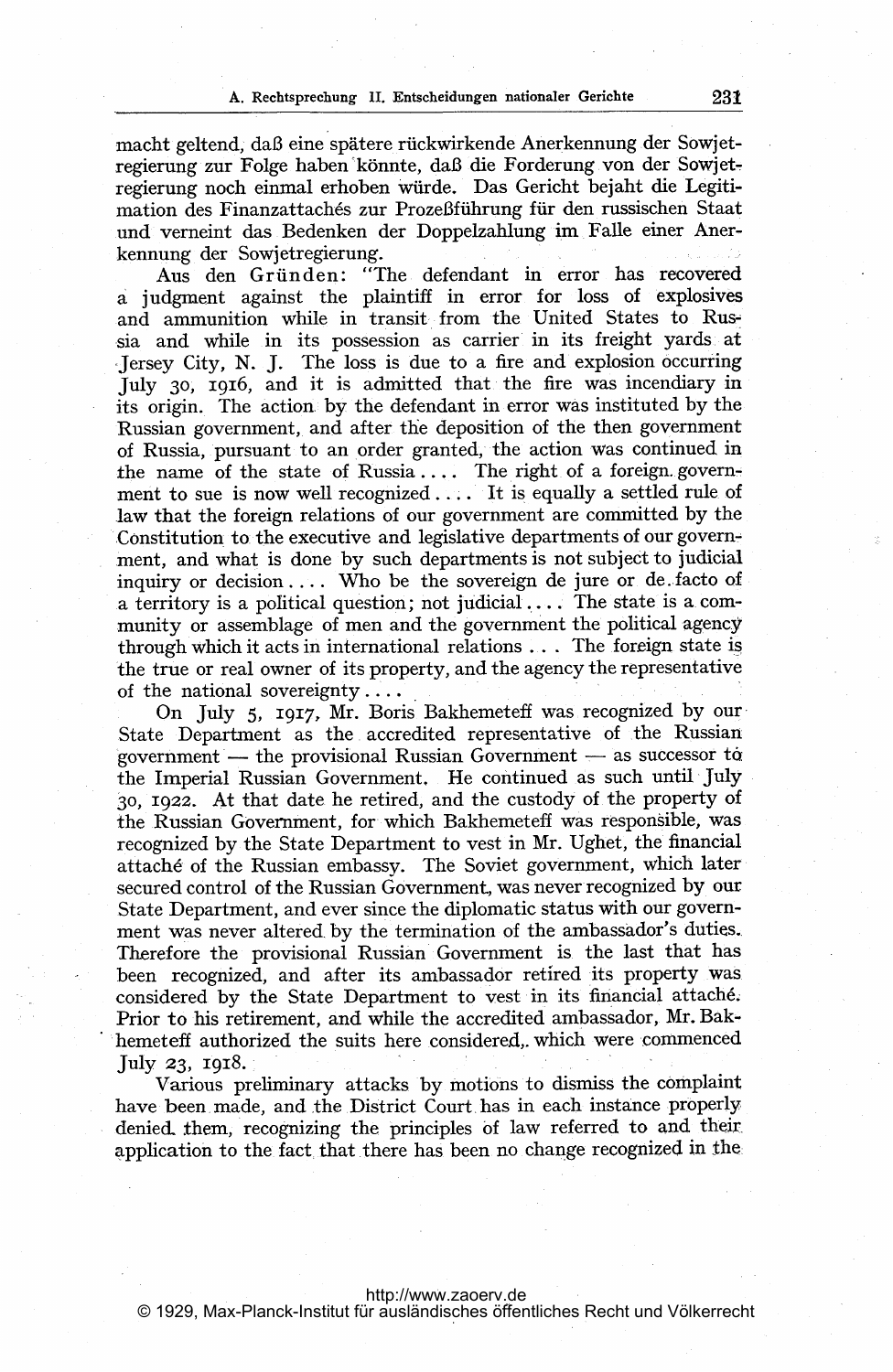government or agency for Russia by the political branches of our government. Mr. Ughet, by the State Department's determination, is entitled to the custody in the United States of the property of Russia, and as part of that duty he was authorized to continue the suits for the state of Russia. This duty became obvious. It became important to. avoid efforts to destroy the right of action as a basis of keeping its property, when motions to dismiss were made and delays occurred which would give rise to the bar of limitation. to sue. The question of Mr. Ughet's power under his agency is generally important, because of the change in name of the plaintiff in the action to the state of Russia in substitution of the Imperial Russian Government. We must judicially recognize that the state of Russia survives.

Abatement of the action or a dismissal could only be sustained by reason of the non-existence of the state, or the action of our government to no longer recognize the agency once accredited and never revoked. The action was properly started by an unquestioned agency. The attorney and the agency thus employed were obliged to continue until some other government was recognized. It has been recognized that diplomatic agents of one state, while in another, may commence and maintain actions on behalf of their state while they are recognized as such....

Proof of the agency or of the diplomat is dependent entirely upon the political fact of the recognition by the political department of the government. The courts may not independently make inquiry as to who should or should not be recognized. The argument of the plaintiff in error, is directed entirely toward the court making its own investigatiop, in expectation that there would be some other government found, either de facto or de jure. This we may not do.... If it be a fact that there is a Russian Socialist, Federated Republic now in charge of the government of Russia, it would bring no different result here.

Where there is <sup>a</sup> change of government, foreign states. must. of necessity judge for themselves whether they will continue their accustomed diplomatic relations with the prince whom they choose to regard as the legitimate sovereign. It matters little whether the recognized state  $co-operators$  in it or not  $\dots$  It is for the executive and legislative departments to say in what relations any other country stands toward it. Courts of justice cannot make the decision... Nor does the personal withdrawal of an ambassador affect the relations with the government... And, unless the political department of our government has decided otherwise, the judiciary recognizes the condition of things with respect to another country which once existed, and is still subsisting because of no other recognition.,...

The granting or refusal of recognition has nothing to do with the recognition of the state itself. If a foreign state refuses the recognition of a change in the form of government of an old state, this latter does not thereby lose its recognition as an international person.... The suit did not abate by the change in the form of government in Russia;

<http://www.zaoerv.de> © 1929, Max-Planck-Institut für ausländisches öffentliches Recht und Völkerrecht